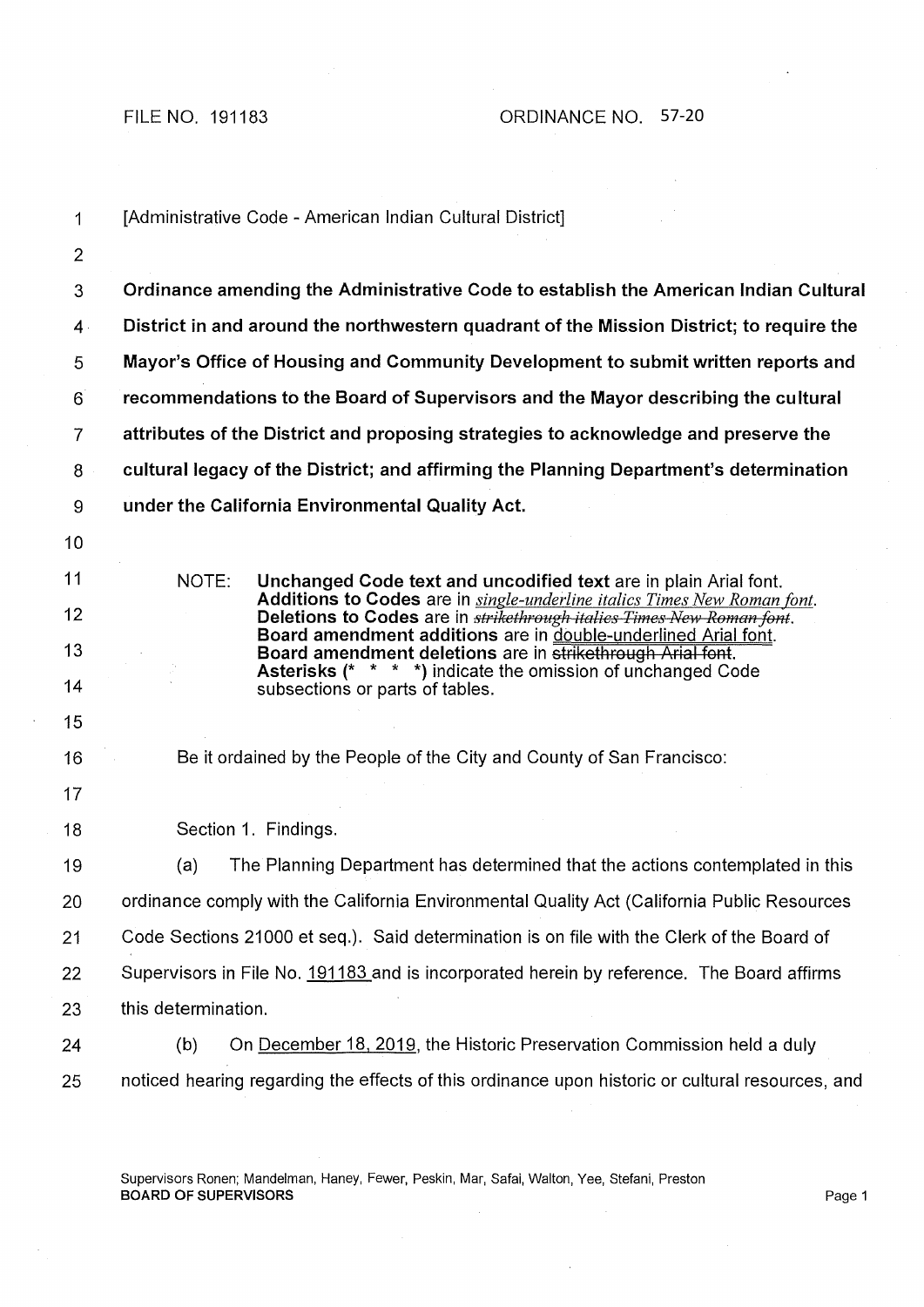| 1              | submitted a written report to the Board of Supervisors as required under Charter Section                 |
|----------------|----------------------------------------------------------------------------------------------------------|
| $\overline{2}$ | 4.135. The report is on file with the Clerk of the Board of Supervisors in File No. 191183.              |
| 3              |                                                                                                          |
| 4              | Section 2. Chapter 107 of the Administrative Code is hereby amended by revising                          |
| 5              | Section 107.3, to read as follows:                                                                       |
| 6              | SEC. 107.3. LIST OF ESTABLISHED CULTURAL DISTRICTS.                                                      |
| 7              | The Cultural Districts of the City and County of San Francisco are:                                      |
| 8              | * * * *                                                                                                  |
| 9              | <b>American Indian Cultural District.</b> The Cultural District shall include the area<br>(h)            |
| 10             | bounded by 15th Street to the north between Folsom Street and Julian Street, Julian Street to the east   |
| 11             | between 15th Street and 14th Street, 14th Street to the north between Julian Street and Valencia Street, |
| 12             | Valencia Street to the west between 14th Street and 16th Street, 16th Street to the north between        |
| 13             | Valencia Street and Sanchez Street, Sanchez Street to the west between 16th Street and 17th Street, and  |
| 14             | 17th Street to the south between Sanchez Street and Folsom Street.                                       |
| 15             |                                                                                                          |
| 16             | Section 3. The Administrative Code is hereby amended by adding Chapter 107C,                             |
| 17             | consisting of Sections 107C.1 and 107C.2, to read as follows:                                            |
| 18             | <b>CHAPTER 107C:</b>                                                                                     |
| 19             | AMERICAN INDIAN CULTURAL DISTRICT                                                                        |
| 20             | SEC. 107C.1. FINDINGS.                                                                                   |
| 21             | The American Indian Cultural District (the "District") is within a geographic region that is of          |
| 22             | great historical and cultural significance to the American Indian community. This corridor holds a       |
| 23             | unique concentration of historical events, cultural resources, and Native American-based                 |
| 24             | programming, services, and gathering spaces that are historically and presently important to the         |
| 25             | American Indian community in the San Francisco Bay Area.                                                 |
|                |                                                                                                          |

 $\overline{\phantom{a}}$ 

 $\hat{\boldsymbol{\alpha}}$ 

Supervisors Ronen; Mandelman, Haney, Fewer, Peskin, Mar, Safai, Walton, Yee, Stefani, Preston BOARD OF SUPERVISORS Page2

 $\mathcal{L}^{\pm}$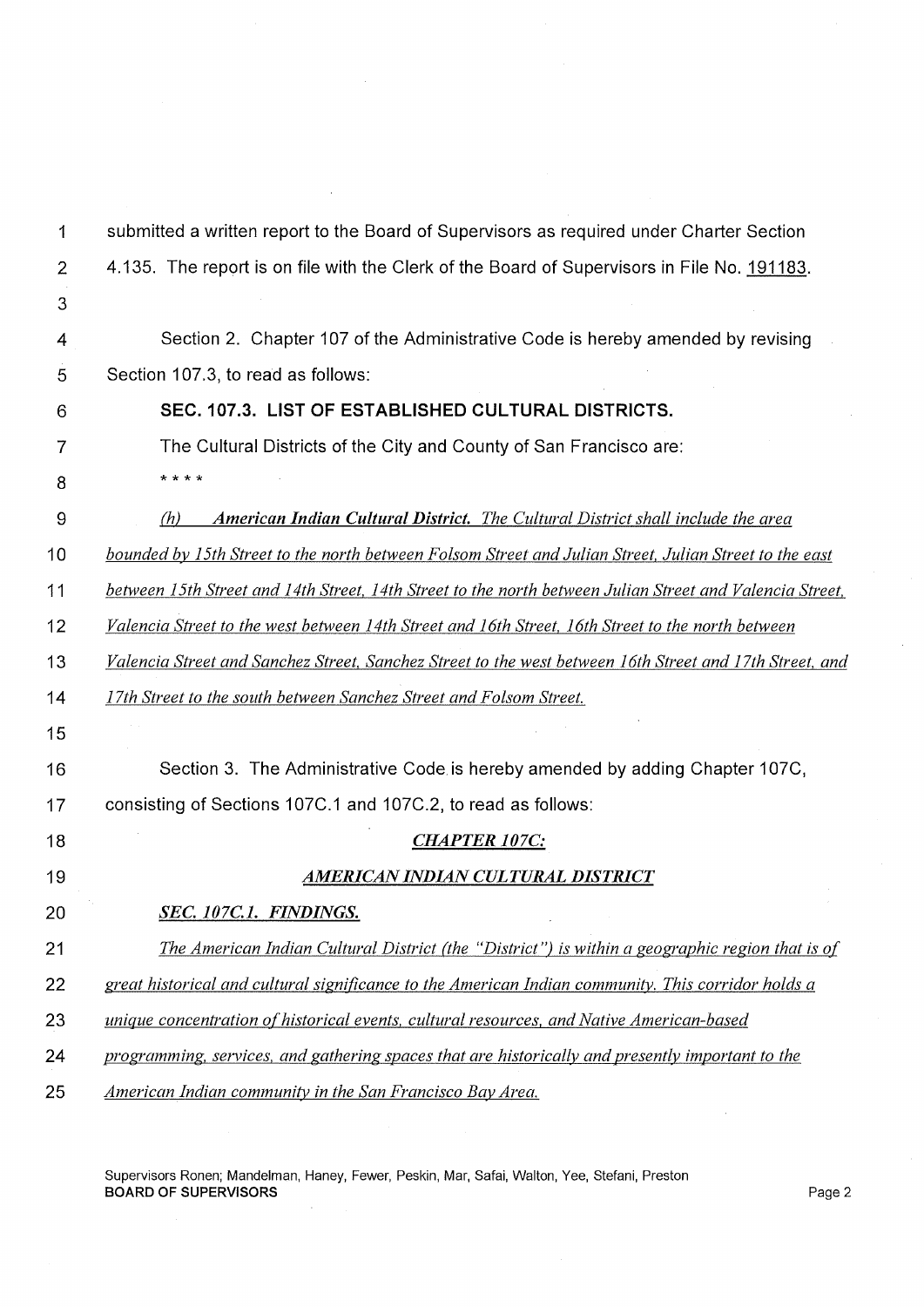| 1                | San Francisco is the aboriginal home of the Ramaytush Ohlone Peoples. There are known and               |
|------------------|---------------------------------------------------------------------------------------------------------|
| $\overline{2}$   | documented Ohlone cultural resources and sacred sites within the District, including the home of a      |
| $\mathfrak{S}$   | <u>once-thriving Ohlone village called "E-la-muh," which was located in the area currently known as</u> |
| 4                | Mission Dolores Park. Nearby within the District is Mission Dolores. Many American Indian               |
| 5                | community members see the Mission as a reminder of the painful history of the Mission Era, which        |
| 6                | lasted from 1769 to 1833. The missions were created to convert American Indians to Christianity.        |
| $\overline{7}$   | Historical documentation of missions reflect enslavement, forced religious practices, division of       |
| $\bf 8$          | families, forced labor, and cruel punishment including the use of irons and whips. The average          |
| $\boldsymbol{9}$ | lifespan of a Native American in the mission system was ten years. This area holds a unique historical  |
| 10               | perspective to the American Indian community. First Nations people do not just see a park and a         |
| 11               | mission, they recognize an area that started as a thriving village site and transitioned to an area of  |
| 12               | great suffering, where California Native Americans have been buried.                                    |
| 13               | Following the Mission Era, government policies stripped aboriginal people of millions of acres          |
| 14               | of their land, created boarding schools that ran until the 1970's to "civilize" Indian children, and    |
| 15               | implemented policies to end government assistance to tribes. In 1952, the Bureau of Indian Affairs      |
| 16               | implemented an urban Indian relocation program to assimilate American Indians into "modern"             |
| 17               | culture." This program gave Indians one-way tickets to urban areas. San Francisco was one of four       |
| 18               | counties in California to receive a large influx of American Indians from all over the United States.   |
| 19               | American Indian people waited for days and weeks at local bus stations for government representatives   |
| 20               | to meet families and carry out the promise of stable employment and success in the urban cities.        |
| 21               | San Francisco was one of the largest relocation cities in the United States. As the urban               |
| 22               | American Indian population in San Francisco began to expand, the Mission District became a home         |
| 23               | base for that community. To remedy the lack of adequate government support, the community               |
| 24               | developed its own support systems, including social services, cultural retention activities, employment |
| 25               | and housing opportunities, education, political empowerment, and some of the first urban pow wows.      |

 $\mathbb{R}^2$ 

÷,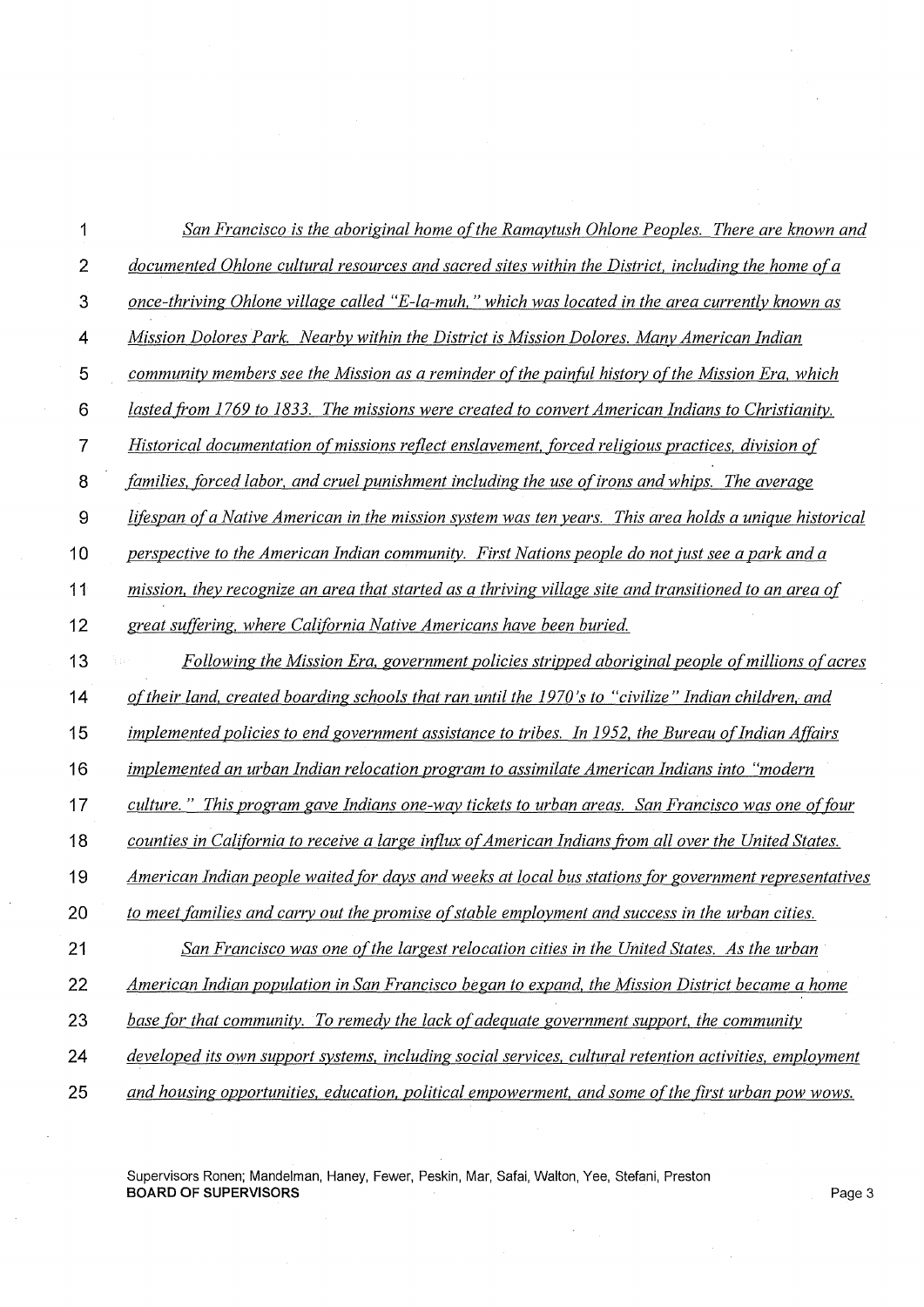| 1              | The community also came together to develop cultural programming, education courses, annual events,       |
|----------------|-----------------------------------------------------------------------------------------------------------|
| $\overline{2}$ | Native-owned and supported businesses, community gathering spaces, and an American Indian                 |
| 3              | Cultural Center (AICC). These American Indian-based enterprises and the rich cultural history of the      |
| 4              | area are at the heart of the proposed District.                                                           |
| 5              | The 16th Street corridor was home to the first AICC, located on 16th and Valencia Streets, and            |
| 6              | the second AICC, located at 223-225 Valencia Street at Duboce Street from 1969 to the 1980s. The          |
| $\overline{7}$ | AICC was the meeting place for Bay Area American Indian organizations and home of the United Bay          |
| 8              | Indian Council, which brought together 30 clubs into one large Council. The American Indian               |
| $\mathbf{9}$   | Movement originally held an office in the AICC before moving to the International Indian Treaty           |
| 10             | Council on Mission Street. The buildings that housed the AICC and the surrounding areas hold great        |
| 11             | importance to the community and have provided a home for historically and politically significant         |
| 12             | events.                                                                                                   |
| 13             | Across the street from the AICC, Al Smith owned a trading post where the Native community                 |
| 14             | came together to sell arts, crafts, and beadwork. Other meeting spots in the area included places such    |
| 15             | as Aunt Mary's, a cafe across from the Roxie Theater where the Native community would gather for          |
| 16             | breakfast, and the Rainbow Cattle Company, a bar on Duboce and Valencia Streets. Muddy Waters             |
| 17             | and Modern Times, popular spots for artists, poetry nights, and speaking engagements, have also been      |
| 18             | located on Valencia Street. These gathering places reflect the history of a strong cultural connection to |
| 19             | the area among Indian Americans.                                                                          |
| 20             | The District was also at the center of the Red Power/American Indian Movement and was home                |
| 21             | to famous Native activist, Richard Oakes. Oakes met within the District regularly with Adam Fortunate     |
| 22             | Eagle, Chairman of the United Bay Area Council of American Indian Affairs, to plan the 1969-1971          |
| 23             | occupation of Alcatraz by "Indians of all Tribes." This movement changed federal Indian termination       |
| 24             | policies, created a new era of self-determination, and brought attention to the needs of the American     |
| 25             | Indian community in San Francisco. On February 11, 1978, "The Longest Walk," a five-month, cross-         |

 $\sim$ 

 $\hat{\mathcal{A}}$ 

 $\hat{\mathcal{E}}$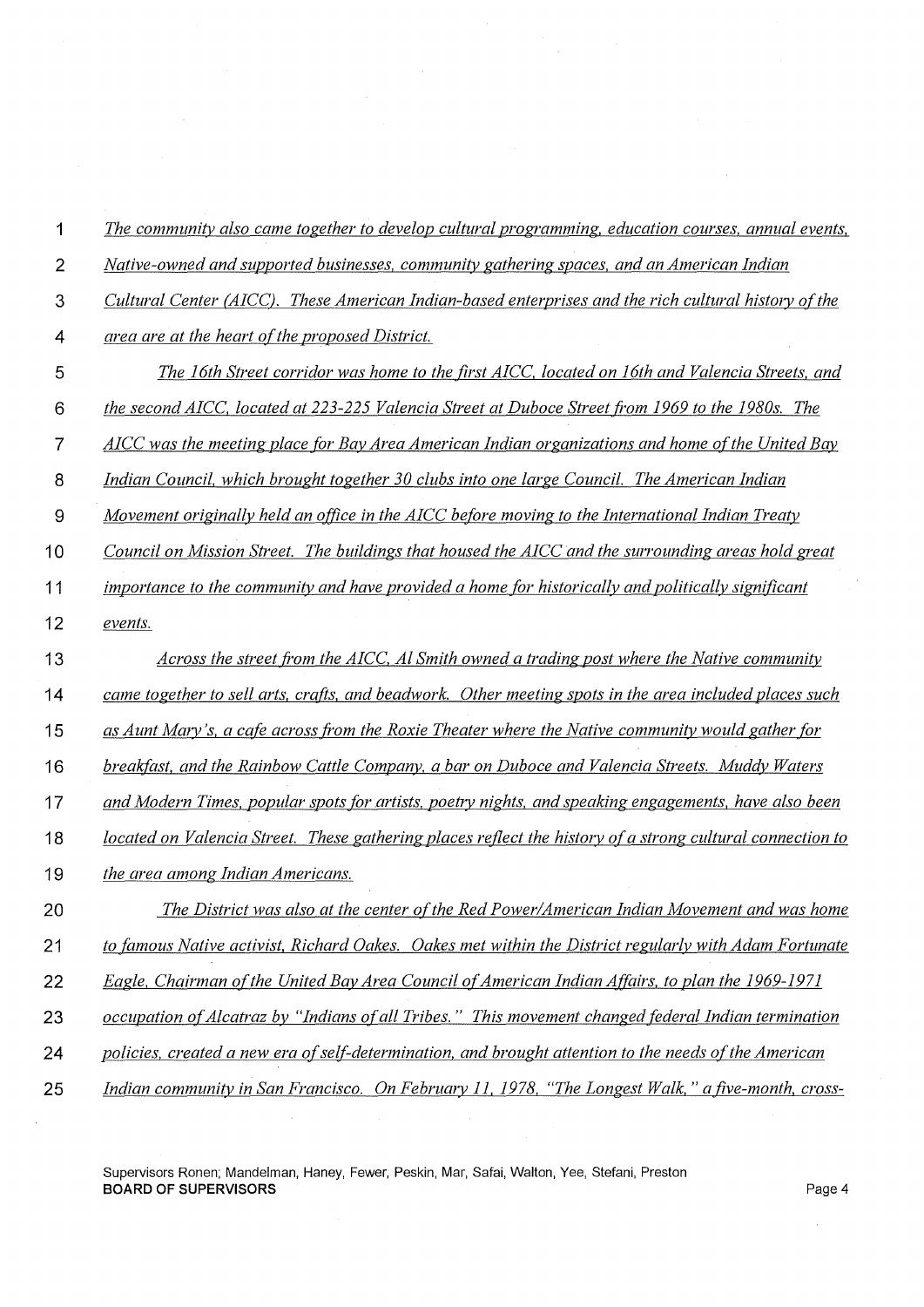| 1                | country march began in San Francisco on Alcatraz Island. The march concluded in Washington D.C.          |
|------------------|----------------------------------------------------------------------------------------------------------|
| $\overline{2}$   | on July 15, 1978, and raised public awareness about the growing governmental threat to American          |
| $\mathbf{3}$     | Indian sovereignty. Although President Carter refused to meet with the marchers, Congress responded      |
| 4                | to the public pressure by declining to pass a proposed anti-treaty bill and passing the American Indian  |
| 5                | Religious Freedom Act, Public Law No. 95-341, 92 Stat. 469 (Aug. 11, 1978).                              |
| $6\phantom{1}6$  | The Redstone Building, also known as the Redstone Labor Temple (and formerly called The San              |
| $\overline{7}$   | Francisco Labor Temple), located at 2940 16th Street, was a hub of union organizing and work             |
| 8                | activities, historic labor communities, and various programs for over 50 years. American Indian          |
| $\boldsymbol{9}$ | programs that have been housed in this central space for community building include the International    |
| 10               | Indian Treaty Council, American Indian Film Institute, 500 Years Coalition, and the Big Mountain         |
| 11               | <b>Support Group.</b>                                                                                    |
| 12               | American Indian events and services initiated in the District continue today, including San              |
| 13               | Francisco's first Pow Wow, which initiated at 5051 Mission Street in 1975, and the AICC, which was       |
| 14               | established in 1968. As of 2019, the AICC is in the process of re-establishing its roots in the District |
| 15               | with a Cultural Center to bring back a space for American Indian programming, events, and                |
| 16               | community services. Other examples of American Indian services that originated and still operate in      |
| 17               | the District include The Friendship House of American Indians, the Native American Health Center,        |
| 18               | and American Indian education programs.                                                                  |
| 19               | The Friendship House of Association of American Indians, located at 56 Julian Street, was                |
| 20               | established in 1963 as a drop-in center that helped Native people find affordable housing and            |
| 21               | employment and develop urban survival skills. As of 2019, Friendship House was under the leadership      |
| 22               | of Helen Devore Waukazoo, who relocated from the Navajo reservation to San Francisco in 1956.            |
| 23               | Friendship House is the oldest social service agency in the United States run by and for American        |
| 24               | Indians. Friendship House helps Native people recover from substance abuse, builds job training and      |
| 25               | education skills, and oversees several community-wide programs. Since Helen Devore Waukazoo              |

 $\sim$ 

Supervisors Ronen; Mandelman, Haney, Fewer, Peskin, Mar, Safai, Walton, Yee, Stefani, Preston **BOARD OF SUPERVISORS** Page 5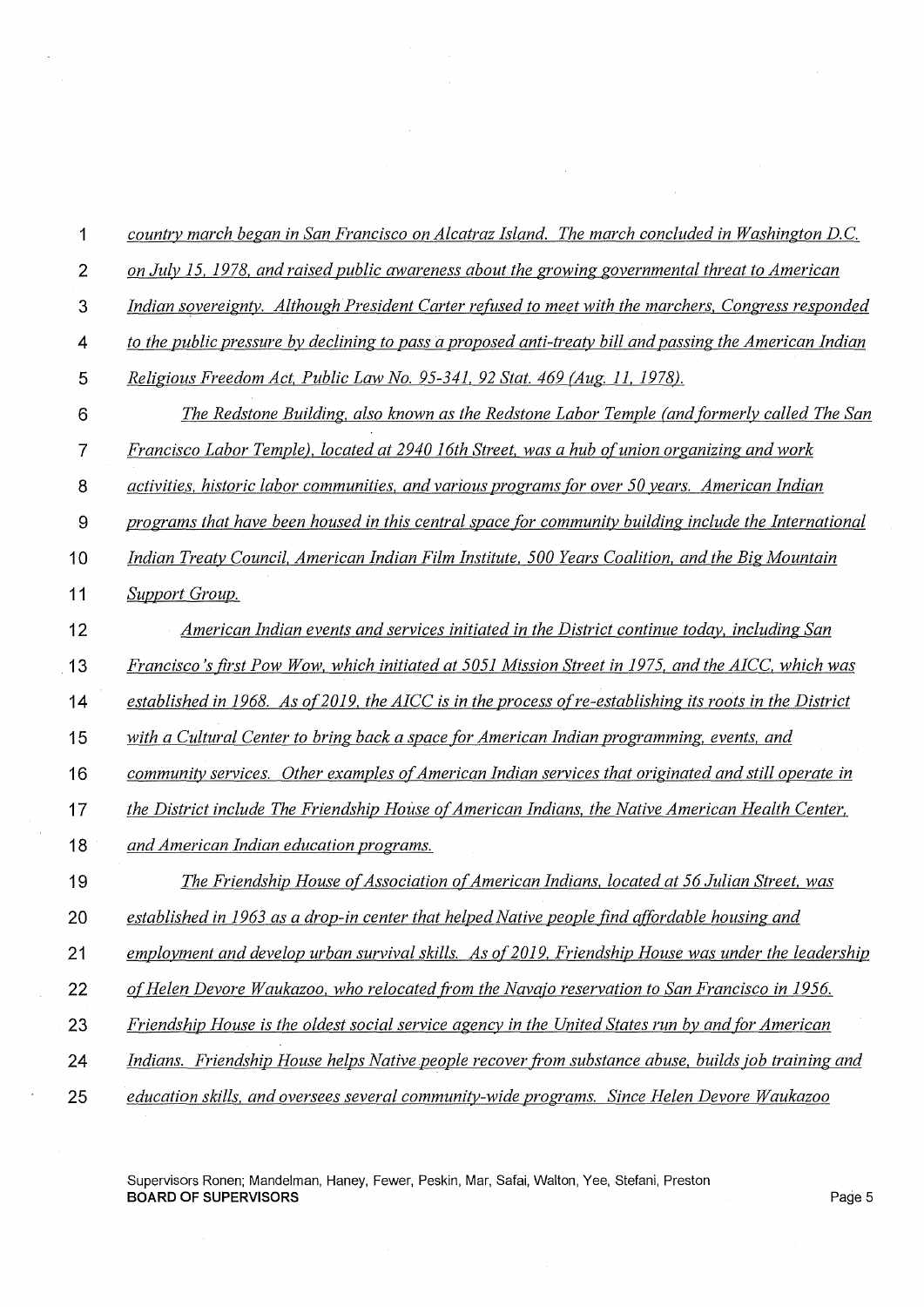| 1               | became Executive Director in 1980, Friendship House has expanded to two locations including a four-      |
|-----------------|----------------------------------------------------------------------------------------------------------|
| $\overline{2}$  | story, 80-bed treatment facility in the District.                                                        |
| 3               | The Native American Health Center (NAHC), founded in 1972, is located at 160 Capp Street                 |
| 4               | between 16th and 17th Streets. NAHC was created as a direct result of the needs of American Indians      |
| 5               | following the Indian Relocation Act of 1956. NAHC expanded to two additional sites to help further       |
| $6\phantom{1}6$ | meet the needs of Indian people throughout the Bay Area. One office is in Oakland, another site is in    |
| $\overline{7}$  | Richmond, and NAHC also operates eight school-based health centers. NAHC provides medical,               |
| 8               | dental and family services to Native Americans and the residents of the surrounding communities. This    |
| 9               | expansion reflects the needs of American Indians and their ongoing presence in the Bay Area.             |
| 10              | Native American education also has roots in the District. The State and Federal Indian                   |
| 11              | Education Program, known in various iterations over the years as Titles IV and VII, was located in the   |
| 12              | San Francisco Unified School District bungalows at 1950 Mission Street. The Indian Education             |
| 13              | Program supports the unique educational and culturally related academic needs of American                |
| 14              | Indian/Alaskan Native students in the San Francisco Unified School District (the "School District").     |
| 15              | In 2014, the Indian Education Program advocated to the School District to be given a permanent           |
| 16              | services center. Ultimately, through the advocacy of parents, youth, and the larger American Indian      |
| 17              | community, the School District provided a space for the Indian Education Program at Sanchez              |
| 18              | Elementary School on 16th Street. The Parent Advisory Committee formed to help determine the Indian      |
| 19              | Education Program's goals and advise on the distribution of funds for the program services that will be  |
| 20              | provided.                                                                                                |
| 21              | In the 2014-2015 school year, the California Department of Education reported over 270                   |
| 22              | American Indian/Alaskan Native students in San Francisco. The Department found that Native students      |
| 23              | disproportionately have the highest dropout rate in the School District as compared to students of other |
| 24              | ethnicities. The Indian Education Program addresses these academic challenges, but these statistics      |
| 25              |                                                                                                          |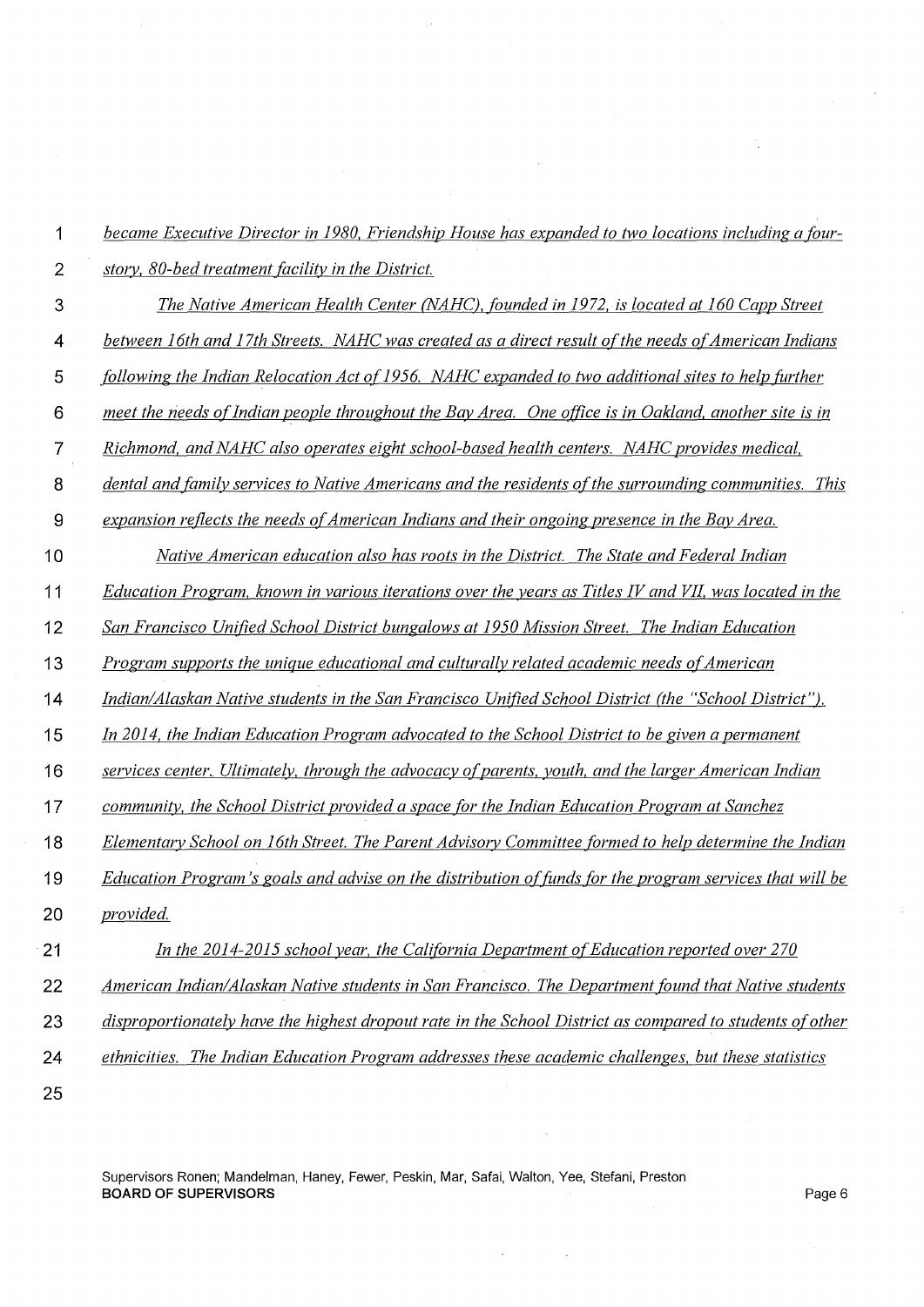| 1              | also reflect the importance of cultural-based programming and a place for American Indian students to     |
|----------------|-----------------------------------------------------------------------------------------------------------|
| $\overline{2}$ | connect and be proud of.                                                                                  |
| 3              | While the American Indian community has had its roots in the District from time immemorial,               |
| 4              | the community also recognizes the shared cultural and historical importance of the area to the Latino     |
| 5              | community. Since the enactment of the Relocation Act, countless programs, efforts, and support            |
| 6              | systems have been developed cross-culturally in these communities. In pre-colonial times, Northern        |
| 7              | Native and Southern Native communities co-existed with intricate trade routes and shared ceremonies.      |
| 8              | Similarly, in current times, many programs, gatherings and ceremonies take place together and co-         |
| $\overline{9}$ | exist in this District. American Indians, Latino community organizers, and Southern Native groups         |
| 10             | have come together to support the District as a small manifestation of justice and repatriation.          |
| 11             | According to 2015 Census data, American Indians make up roughly 1.6% of the population in                 |
| 12             | California, and 0.5% of the population in San Francisco. The legacy of American Indians in the Bay        |
| 13             | Area is in jeopardy due to the increased cost of living, the lack of affordable housing, and lack of safe |
| 14             | community space for cultural gatherings and events. The District will help provide a recognized home      |
| 15             | base for the American Indian community and ensure that American Indian history and contributions          |
| 16             | will not be forgotten or overwritten. The District will not only benefit the American Indian community,   |
| 17             | but it will help foster cultural competency in the broader San Francisco community, serve as a model      |
| 18             | for the rest of California, and honor First Nations people and their longstanding history in San          |
| 19             | Francisco.                                                                                                |
| 20             |                                                                                                           |
| 21             | SEC. 107C.2. MAYOR'S OFFICE OF HOUSING AND COMMUNITY DEVELOPMENT                                          |
| 22             | RESPONSIBILITIES; CULTURAL, HISTORY, HOUSING, AND ECONOMIC                                                |
| 23             | SUSTAINABILITY STRATEGY REPORT.                                                                           |
| 24             | Cultural, History, Housing, and Economic Sustainability Strategy Report.<br>(a)                           |
| 25             |                                                                                                           |

 $\hat{\boldsymbol{\beta}}$ 

 $\sim$ 

 $\mathcal{A}$ 

 $\frac{1}{\sqrt{2}}\left(\frac{1}{\sqrt{2}}\right)^{2}=\frac{1}{2}\left(\frac{1}{2}\right)^{2}$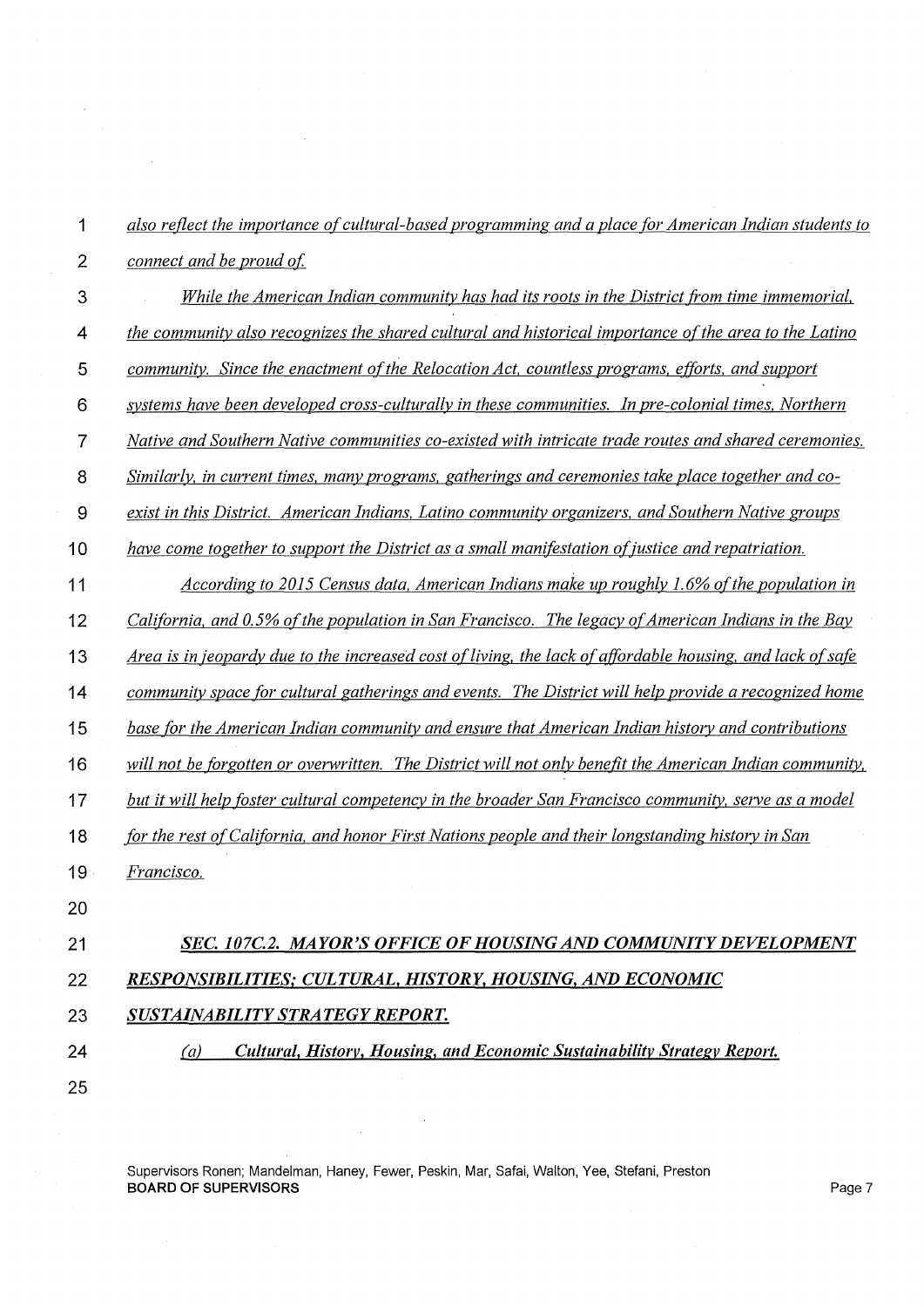| 1              | <b>Preparation of Report.</b> By no later than January 31, 2021, the Mayor's Office of<br>$\left( I\right)$ |
|----------------|-------------------------------------------------------------------------------------------------------------|
| $\overline{2}$ | Housing and Community Development ("MOHCD") shall prepare and submit to the Board of                        |
| 3              | Supervisors and the Mayor a Cultural, History, Housing, and Economic Sustainability Strategy Report         |
| 4              | ("CHHESS Report") for the District. The CHHESS Report shall include a demographic and economic              |
| 5              | profile of the District, including past, current, and future trends; analyze and record the tangible and    |
| 6              | intangible elements of the District's cultural heritage; identify areas of concern that could inhibit the   |
| 7              | preservation of the District's unique culture; and propose as appropriate legislative, economic, and        |
| 8              | other solutions and strategies to support the District.                                                     |
| $\mathbf{9}$   | <b>Assistance from City Departments.</b> In preparing the CHHESS Report, MOHCD<br>(2)                       |
| 10             | may request assistance from the Historic Preservation Commission and any other City department,             |
| 11             | office, or other agency of City government. Those agencies shall upon request provide to MOHCD an           |
| 12             | assessment of relevant assets and needs in the District, recommendations on programs, policies, and         |
| 13             | funding sources that could benefit the District, and other recommendations that could serve the District    |
| 14             | to advance its goals.                                                                                       |
| 15             | <b>Community Outreach and Engagement.</b> In preparing the CHHESS Report,<br>(3)                            |
| 16             | MOHCD shall facilitate a community outreach and engagement process with the District's residents,           |
| 17             | businesses, workers, and other individuals who regularly spend time in the District, in order to develop    |
| 18             | the strategies and plans that will preserve and enhance the culture of the District.                        |
| 19             | <b>Board of Supervisors Consideration.</b> Following receipt of the CHHESS Report from<br>(b)               |
| 20             | MOHCD, the Board of Supervisors may take any action by resolution that the Board deems                      |
| 21             | appropriate regarding the report, including approving the report, modifying the report, rejecting the       |
| 22             | report, or requesting additional information or analysis from MOHCD or any other City department or         |
| 23             | agency.                                                                                                     |
| 24             |                                                                                                             |
| 25             |                                                                                                             |

 $\sim$ 

 $\chi^2_{\rm{max}}$ 

 $\ddot{\phantom{a}}$ 

 $\hat{\mathcal{A}}$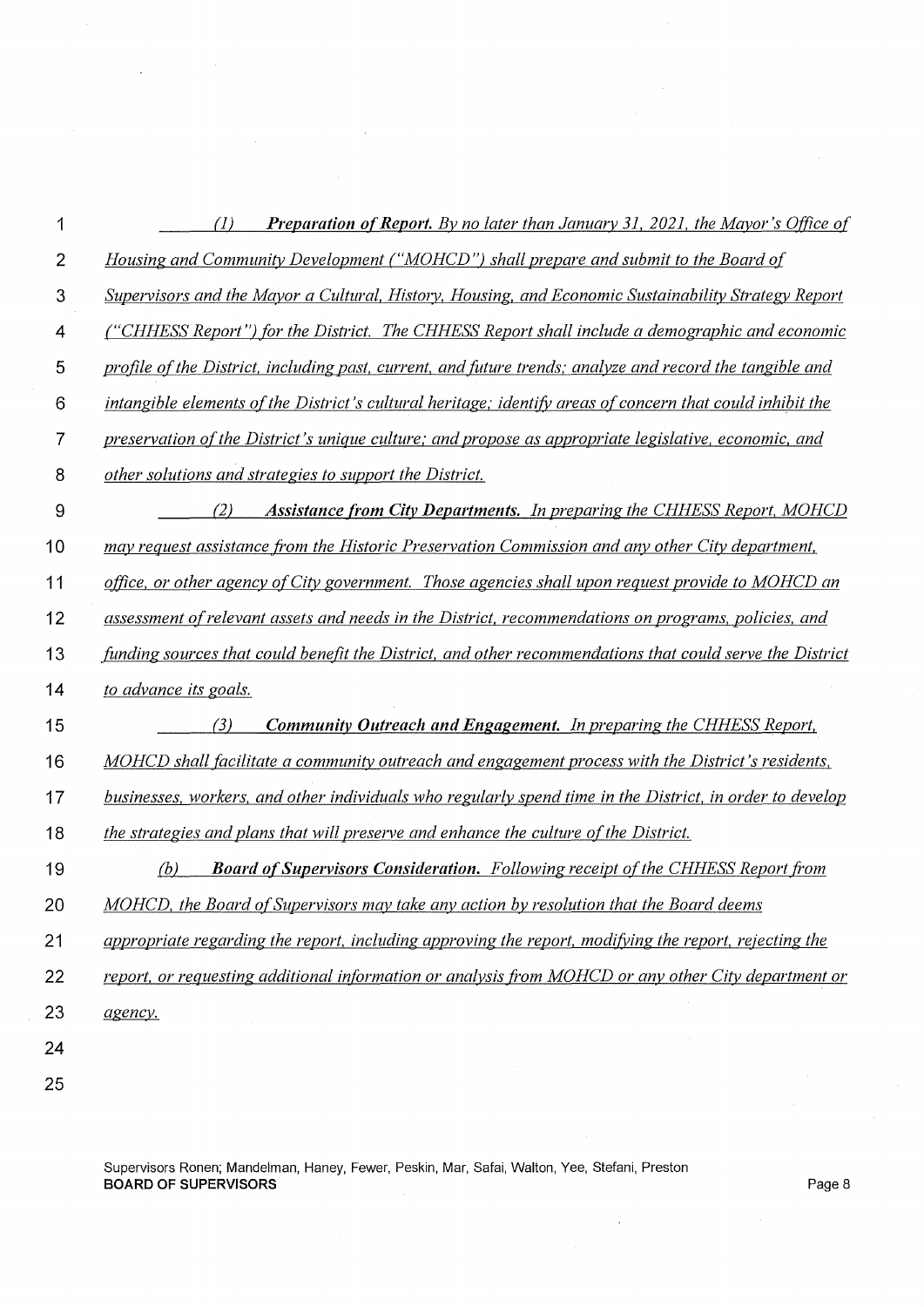*(c) Progress Reports. MOHCD shall provide a progress report on the strategies outlined in the CH HESS Report at least once every three years following enactment of a resolution approving or modifj;ing the CHHESS Report.* 

- *(d) Assistance from Community-Based Organization. Subject to the budgetary, fiscal, and civil service provisions of the Charter, MOHCD shall issue a competitive solicitation for a community-based organization to (I) assist MOHCD with planning, organizing, and facilitating the community outreach and engagement process under subsection (a)(3); (2) provide input and advice to MOHCD regarding the contents of the CHHESS Report and regarding strategies to support and preserve the unique culture and heritage ofthe District; (3) provide additional advice and assistance to MOHCD after the issuance of the CHHESS Report to implement the City's strategies to support and preserve the culture of the District; (4) assist MOHCD with progress reports required under subsection (c); and (5) fulfill any other responsibilities that MOHCD determines would help the City to support the District.*  Section 4. Effective Date. This ordinance shall become effective 30 days after 15 enactment. Enactment occurs when the Mayor signs the ordinance, the Mayor returns the 16 ordinance unsigned or does not sign the ordinance within ten days of receiving it, or the Board 17 of Supervisors overrides the Mayor's veto of the ordinance.
- 

19 Section 5. Scope of Ordinance. In enacting this ordinance, the Board of Supervisors 20 intends to amend only those words, phrases, paragraphs, subsections, sections, articles, 21 numbers, punctuation marks, charts, diagrams, or any other constituent parts of the Municipal 22 Code that are explicitly shown in this ordinance as additions, deletions, Board amendment 

 

> Supervisors Ronen; Mandelman, Haney, Fewer, Peskin, Mar, Safai, Walton, Yee, Stefani, Preston **BOARD OF SUPERVISORS** Page 9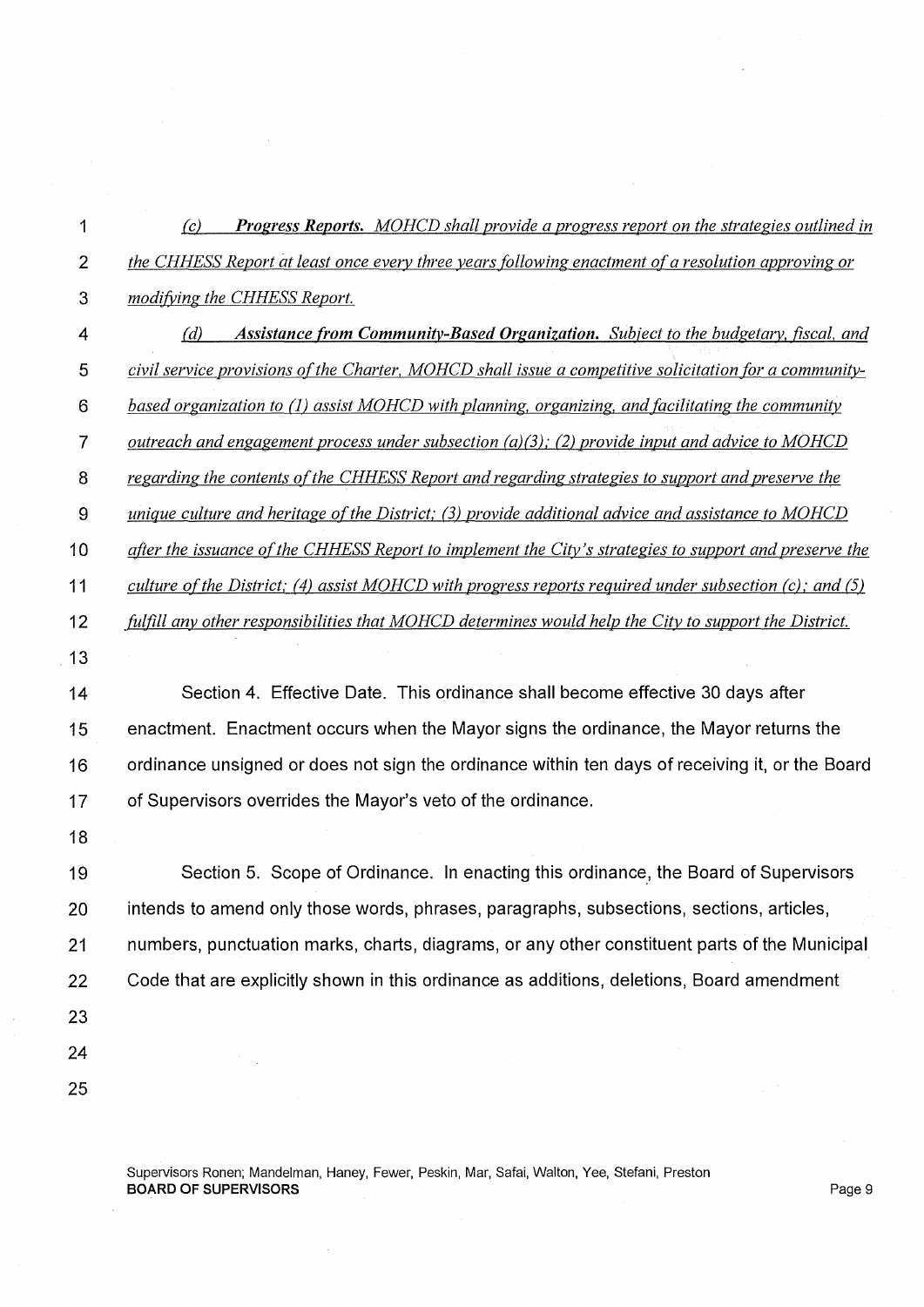1 | additions, and Board amendment deletions in accordance with the "Note" that appears under  $2 \parallel$  the official title of the ordinance.

APPROVED AS TO FORM: DENNIS J. HERREBA, City Attorney

By: **JON GIVNER** Deputy City Attorney

8 | n:\legana\as2019\2000207\01407913.docx

Supervisors Ronen; Mandelman, Brown, Haney, Fewer, Peskin, Mar, Safai, Walton, Yee BOARD OF SUPERVISORS **Page 10**